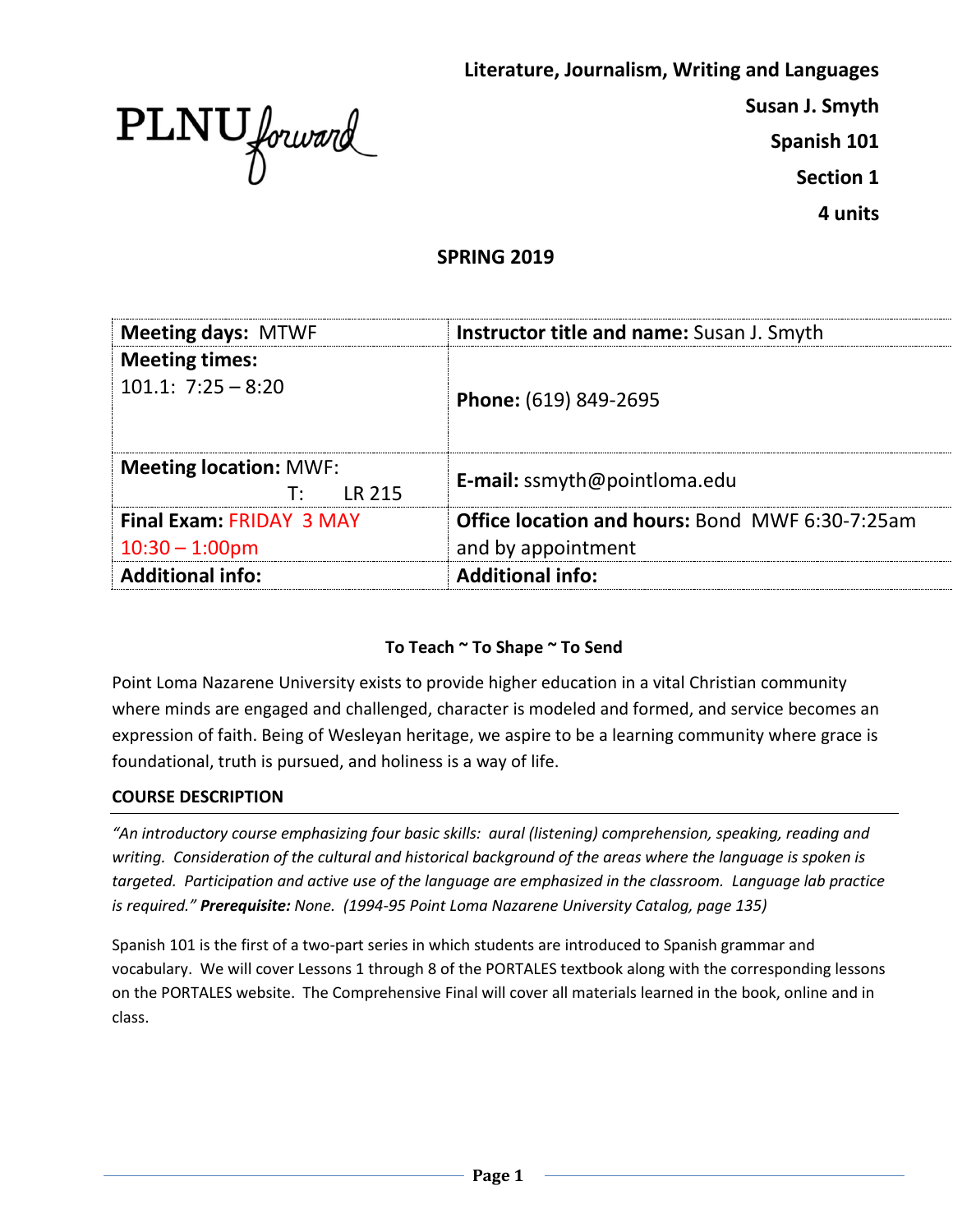#### **COURSE LEARNING OUTCOMES**

By the end of the 101-102 sequence, students will be able to:

- 1. Speak at the mid to high novice level using basic formulaic and memorized materials within the student's own experience.
- 2. Recognize basic connected discourse that uses vocabulary and grammar within the student's own experience.
- 3. Write discrete sentences as well as simple connected paragraphs using memorized vocabulary and grammar structures.
- 4. Read cultural texts that employ familiar vocabulary and cognates as well as learned grammatical structures.
- 5. Demonstrate comprehension of basic cultural mores and patterns of living of the target culture(s) studied.

## **COURSE CREDIT HOUR INFORMATION**

This class meets the Carnegie Unit minimum requirement of 750 minutes of instructional time + 1500 minutes of out-of-class work per 1 unit of credit. Specific details about how the class meets these requirements are included here in the course syllabus.

### **REQUIRED TEXTS AND RECOMMENDED STUDY RESOURCES**

**PORTALES: Introductory Spanish 1, José A. Blanco (available at go.vistahigherlearning.co/store)**

**Student may purchase the hard copy or use the electronic version.**

**Access Code for PORTALES website at [www.vhlcentral.com](http://www.vhlcentral.com/)**

**One thirty minute conversation at TalkAbroad.com**

#### **ASSESSMENT AND GRADING**

| ем амрамалич |                                       |
|--------------|---------------------------------------|
| 40%          | <b>Chapter Exams</b>                  |
| 10%          | Quizzes                               |
| 5%           | Talk Abroad                           |
| 20%          | Online Homework                       |
| 5%           | Cultural Events Portfolio             |
| 100/         | تقدمته تفسدها امسد المدامسة المستحققة |

- 10% Attendance and Participation
- 10% Final Exam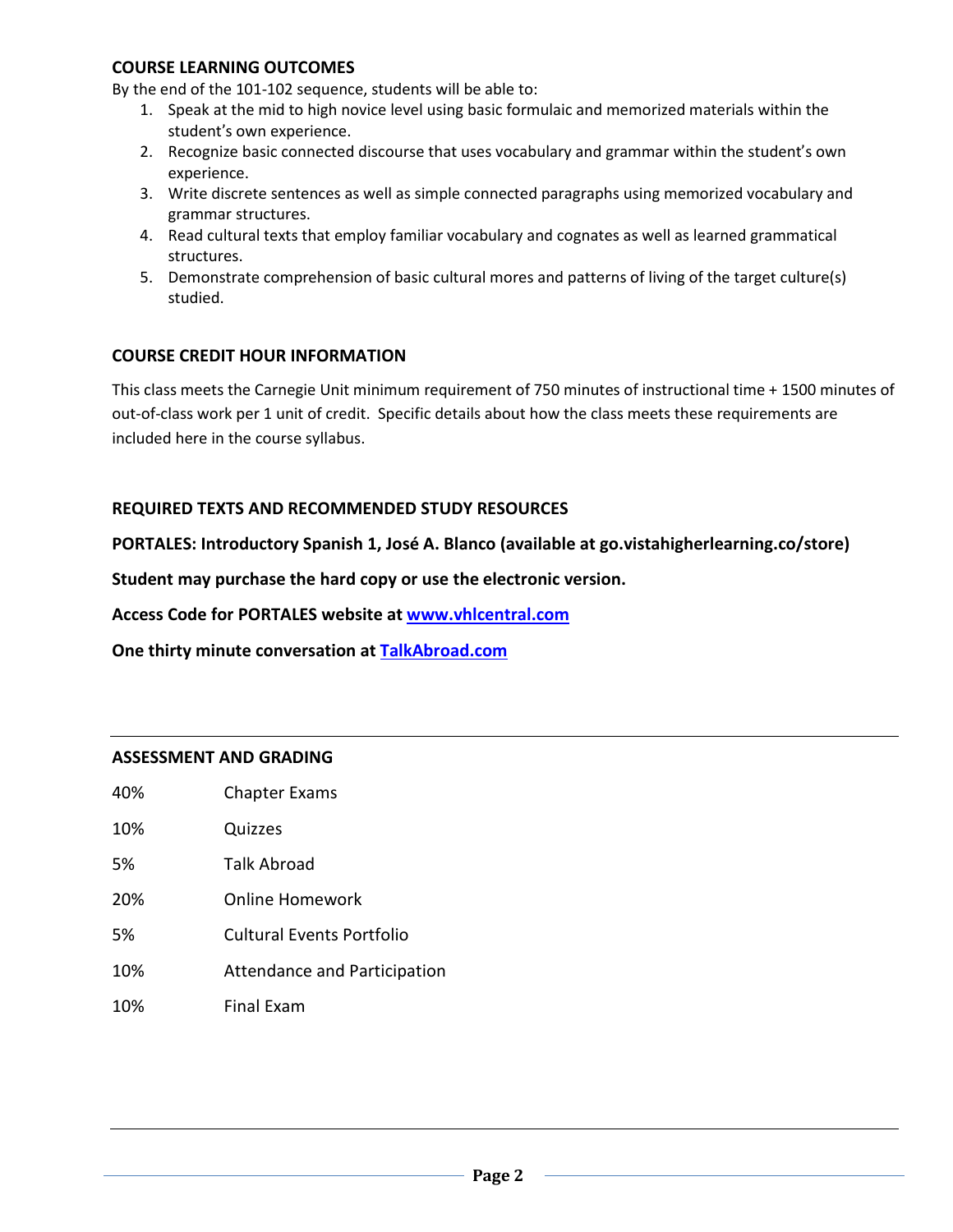# **INCOMPLETES AND LATE ASSIGNMENTS**

All assignments are to be submitted/turned in by the beginning of the class session when they are due—including assignments on the PORTALES website. Late assignments will not be accepted. Course Incompletes will only be assigned in extremely unusual circumstances.

### **FINAL EXAMINATION POLICY**

Successful completion of this class requires taking the final examination **on its scheduled day**. The final examination schedule is posted on the [Class Schedules](http://www.pointloma.edu/experience/academics/class-schedules) site. The Comprehensive Final Exam for this course is FRIDAY 3 MAY at 10:30 am. No requests for early examinations or alternative days will be approved.

## **PLNU COPYRIGHT POLICY**

Point Loma Nazarene University, as a non-profit educational institution, is entitled by law to use materials protected by the US Copyright Act for classroom education. Any use of those materials outside the class may violate the law.

## **PLNU ACADEMIC HONESTY POLICY**

Students should demonstrate academic honesty by doing original work and by giving appropriate credit to the ideas of others. Academic dishonesty is the act of presenting information, ideas, and/or concepts as one's own when in reality they are the results of another person's creativity and effort. A faculty member who believes a situation involving academic dishonesty has been detected may assign a failing grade for that assignment or examination, or, depending on the seriousness of the offense, for the course. Faculty should follow and students may appeal using the procedure in the university Catalog. See [Academic Policies](http://catalog.pointloma.edu/content.php?catoid=18&navoid=1278) for definitions of kinds of academic dishonesty and for further policy information.

## **PLNU ACADEMIC ACCOMMODATIONS POLICY**

While all students are expected to meet the minimum standards for completion of this course as established by the instructor, students with disabilities may require academic adjustments, modifications or auxiliary aids/services. At Point Loma Nazarene University (PLNU), these students are requested to register with the Disability Resource Center (DRC), located in the Bond Academic Center. [\(DRC@pointloma.edu](mailto:DRC@pointloma.edu) or 619-849-2486). The DRC's policies and procedures for assisting such students in the development of an appropriate academic adjustment plan (AP) allows PLNU to comply with Section 504 of the Rehabilitation Act and the Americans with Disabilities Act. Section 504 (a) prohibits discrimination against students with special needs and guarantees all qualified students equal access to and benefits of PLNU programs and activities. After the student files the required documentation, the DRC, in conjunction with the student, will develop an AP to meet that student's specific learning needs. The DRC will thereafter email the student's AP to all faculty who teach courses in which the student is enrolled each semester. The AP must be implemented in all such courses.

If students do not wish to avail themselves of some or all of the elements of their AP in a particular course, it is the responsibility of those students to notify their professor in that course. PLNU highly